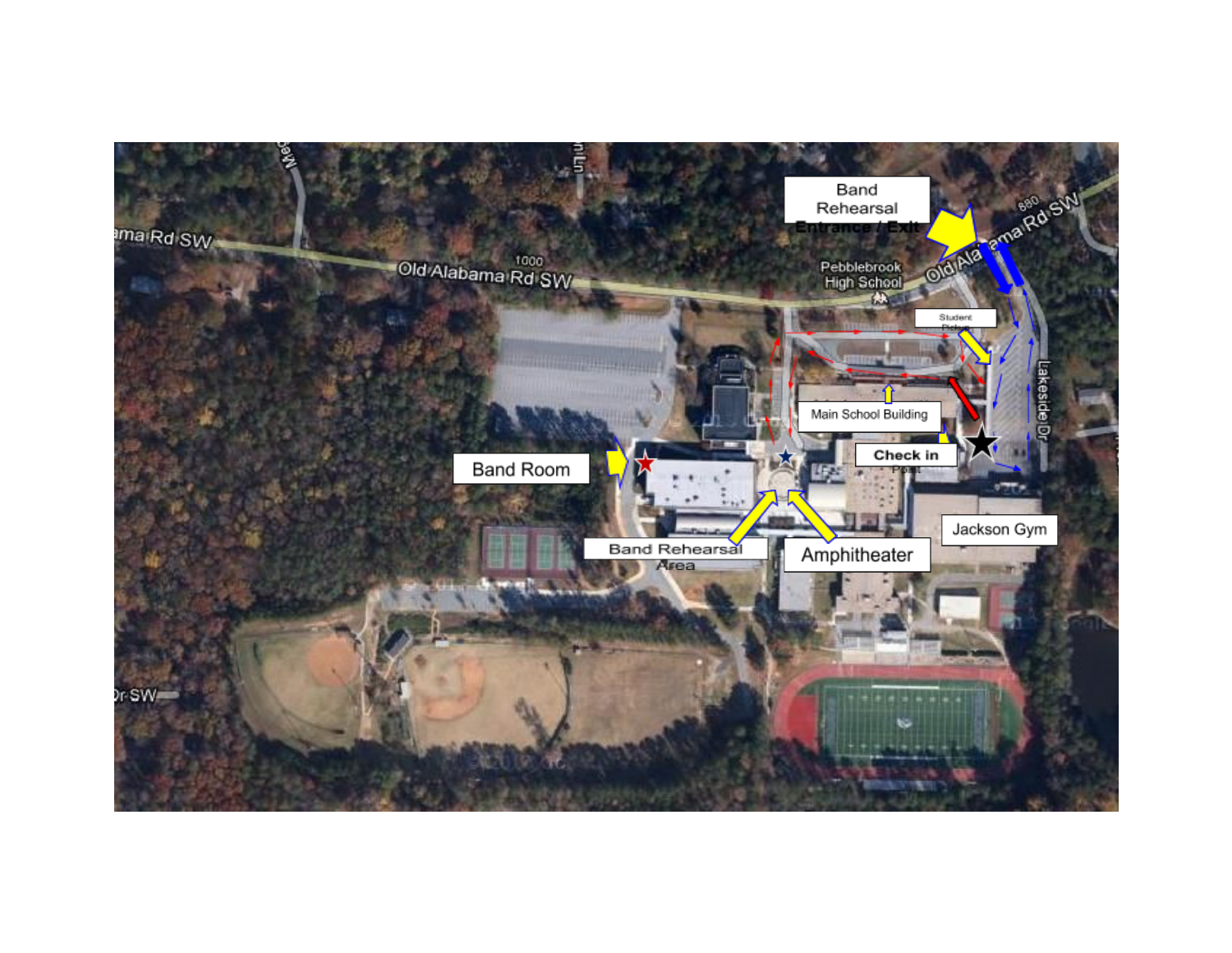Band Rehearsal Map

# **Pebblebrook HS Marching Band Covid19 Procedures**

*Fall 2020*

## **Student Rehearsal Checklist**

**-**Mask -Instrument Bell Covers (provided by the Band) -Personal Hand Sanitizer -Music & Music Folder -Pencil -Athletic Clothing (Light Shirt, Gym Shorts, Sneakers, Hat) -Personal Water Jug (½ to 1 gallon) -Instrument/Equipment -Social distance of 6ft at ALL times

No students will be allowed in the band room to load or unload equipment. No students will be allowed to roam campus or enter any buildings other than those designated areas outlined in this document. Any students that violate these guidelines may be removed from **the band program and subject to school suspension.**

# **Rehearsal Zone**

- Amphitheater Area

# **Student Arrival/Check-In Procedure**

- **● All students will arrive/check-in at the (Check-In Point) Jackson Gym Parking lot**
- Students will arrive at rehearsals/games using a staggered schedule
- Student arrival schedule dropoff times
	- 3:00PM all wind/percussion and Falconette students who drive themselves
	- 3:10PM Falconettes
	- 3:20PM sousaphones/percussion
	- 3:30PM trombones/trumpets
	- 3:40PM baritones/mellophones/saxes
	- 3:50PM flutes/clarinets

*Rehearsal begins 4PM to 6 PM*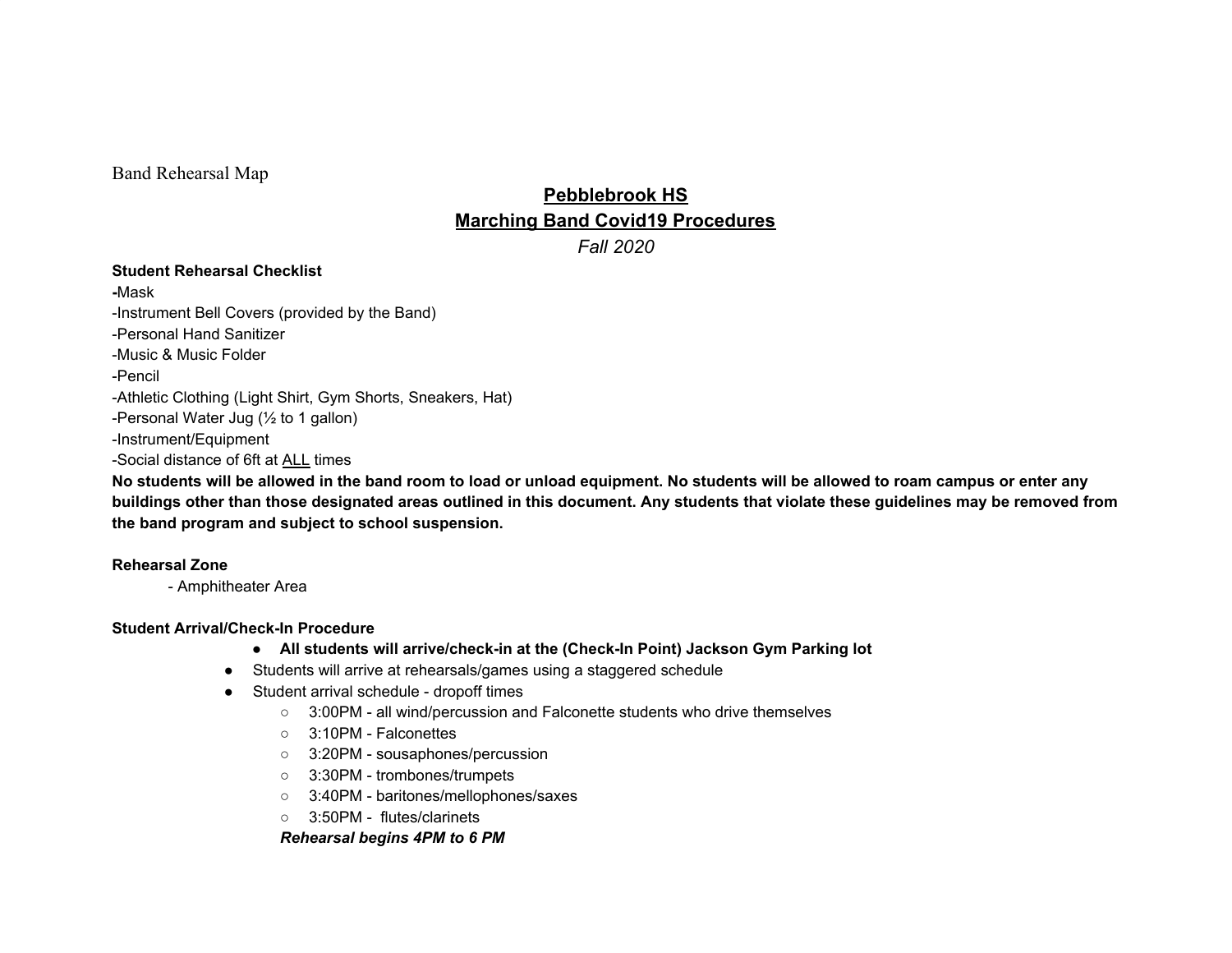- It is very important for students and parents to adhere to the staggered arrival schedule as they will have to pass a wellness screen before they are allowed to exit their vehicle.
- **All band students** will arrive on campus via Jackson Gym parking lot entrance and enter a drop off zone where wellness screening will take place **BEFORE** exiting vehicles.
- Students or adults who do not pass screening will NOT be allowed to stay on campus.
- Students who drive themselves to rehearsal will park in designated parking area in the Jackson Gym Parking lot AFTER being screened.
- Students must arrive with INSTRUMENT, MUSIC FOLDER & FILLED WATER JUG
- Once a student has passed the wellness screening they will be instructed to proceed to their designated spot in the amphitheater with required social distancing to place instrument, music and water jug in rehearsal area.
- Students must remain in their designated place without gathering with other students at any time while on campus. 6 feet minimum social distancing between students is MANDATORY for the entire time on campus. This includes water breaks, upon arrival, and before departure.

• Carpooling is NOT recommended and is discouraged. It should only be considered as a last resort for obvious health reasons.

## **Student Departure Procedure**

- Students will be dismissed from rehearsals by a staggered time schedule.
- It is REQUIRED that the parent/guardian or other designated driver arrive on campus at the assigned time to avoid large groups of students gathering while waiting for their ride.
	- All band students will be dismissed from the Amphitheater rehearsal area by staggered times to the Jackson Gym parking lot for pick up.
- Student departure schedule pickup times
	- 6:00PM all students who drive themselves are dismissed
	- 6:10PM flutes/clarinets
	- 6:20PM baritones/mellophones/saxes
	- 6:30PM trombones/trumpets
	- 6:40PM sousaphones/percussion
	- 6:50PM Falconettes

#### **Restrooms**

- Students will only be admitted to the restrooms one at a time. Band students will use the cafeteria restrooms for emergencies only during rehearsals.
- 2 parent volunteers must be present during rehearsals to monitor restrooms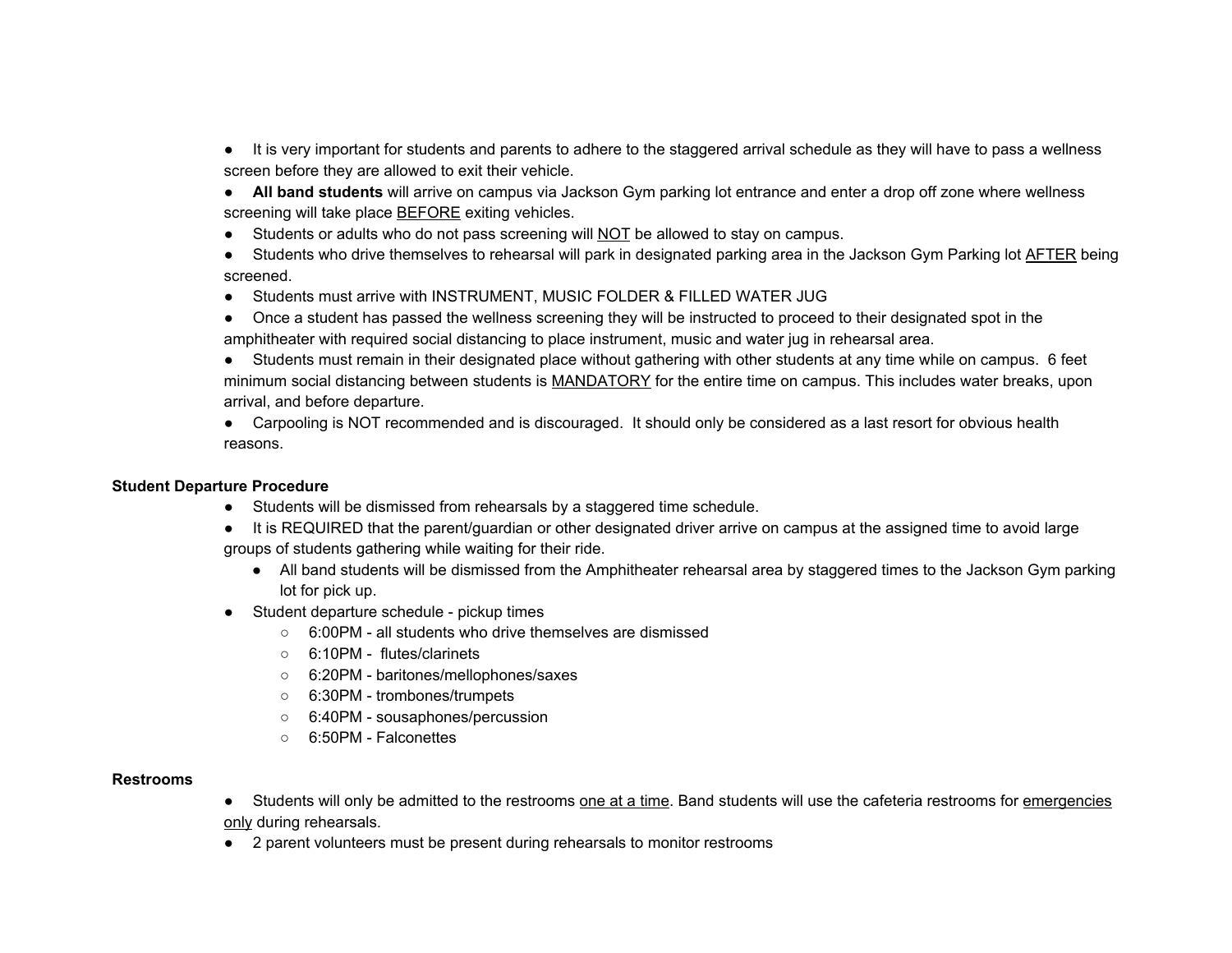#### **Water Break**

● Students are required to arrive with FILLED water jug to rehearsals. NO SHARING.

**Inclement Weather Plan**- Move students into the cafeteria grouped by section maintaining social distance to wait for pickup. During inclement weather dismissal band student pick up will be in the same location as rehearsals in Jackson Gym parking lot. REHEARSAL INDOORS IS NOT PERMITTED.

#### **Mask Requirement**

- Wind players are required to wear a mask at all times with the exception of when playing a wind instrument.
- Falconettes and Percussion students are required to wear masks at all times
- Masks are required of all adult volunteers and staff at all times.

#### **Rehearsal Procedures**

- All instruction will occur with students given designated positions that are socially distanced at 6 feet apart
	- Predetermined locations and socially distanced spacing of students will be maintained during these breakout sectionals.
- Students are not allowed to gather in groups and must maintain social distancing at all times

## **Water Jug/Hydration**

● NO WATERING STATIONS ARE ALLOWED ON CAMPUS. Students are required to arrive on campus with a FULL water jug. Students will not be admitted to rehearsals without their own personal water/hydration jugs. Due to health risks there will be NO ICE or WATER given out on campus.

## **Hand Sanitizer**

- Hand sanitizer will be available for use at each rehearsal and game
	- It is recommended that students and adults bring extra hand sanitizer with them to each rehearsal and game

## **Parent Volunteers & Staff**

- A wellness screening is required for anyone present at a rehearsal or game
- Parents volunteers and staff will need to arrive to rehearsals at least 20 minutes prior to the start in order to prepare for screening and monitoring students

## **Parent Volunteers Needed at Rehearsals**

- 4 parents/1 staff for wellness screening (temp taking and asking health questions)
- 2 parents to monitor restrooms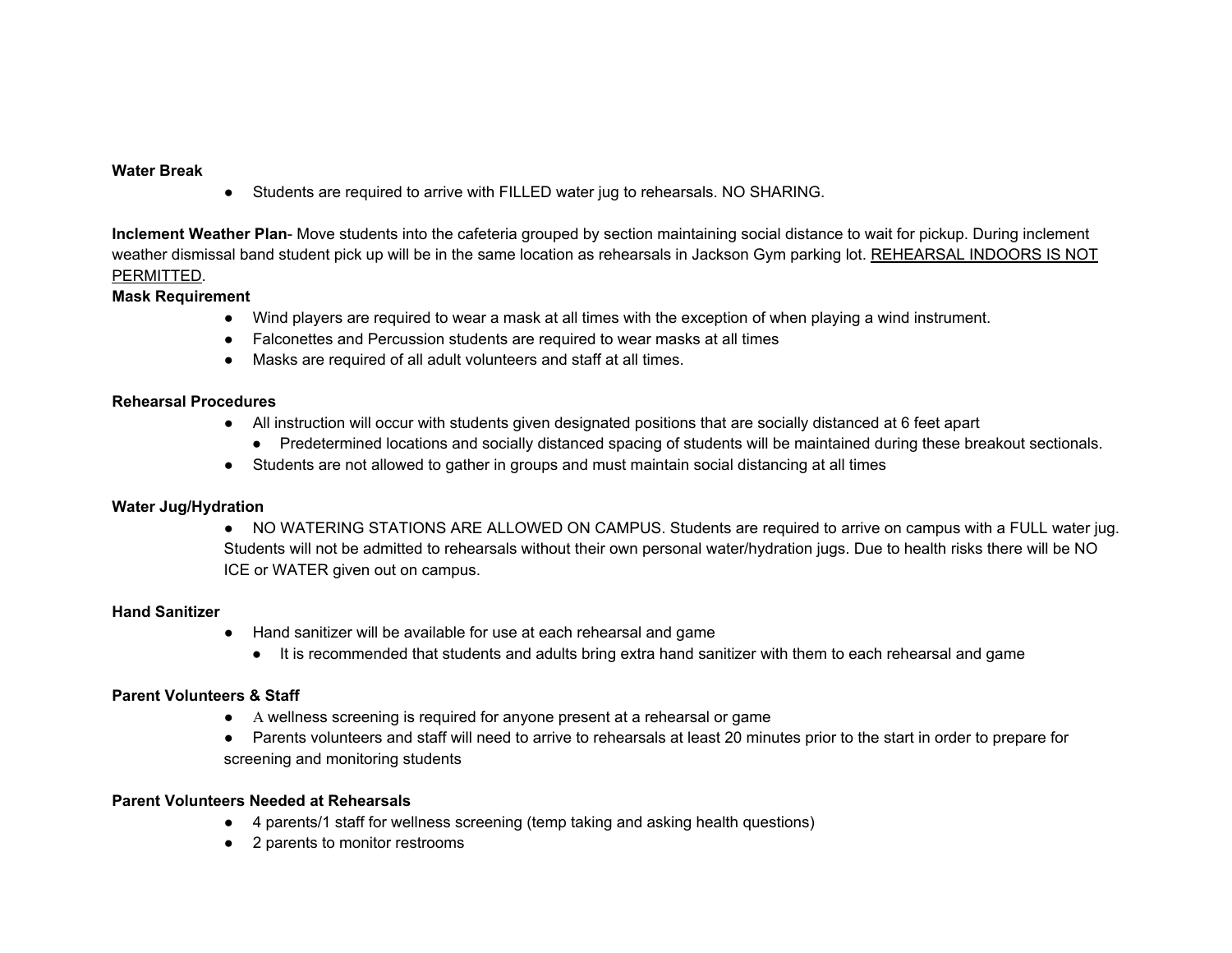● 2 parents for First Aid as needed at rehearsal location (amphitheater)

#### **Parent Volunteers Needed at Games**

- 4 parents/1 staff for arrivals and wellness screening
- 4 parents for chaperones in stands to monitor social distancing, mask wearing, restroom use, First Aid and departure procedures after the game.

#### **Game Day Procedures**

- On game days all students will arrive in the Jackson Gym parking lot entrance for the wellness screening.
- DO NOT leave vehicle until student has been cleared by health screening
- Students will immediately be directed to the amphitheater warm up area
- Social Distancing and Mask Wearing are **REQUIRED** at all times
- Students are required to arrive in "uniform" with instrument
- Water will be provided via sealed water bottles
- A staggered schedule of arrival and departure will be in effect. Students may NOT be dropped off earlier than their scheduled time and should NOT be picked up later than their scheduled departure time.
- Parents will pick up students from the Jackson Gym parking lot.

## **Game Day Staggered Arrival Schedule for Health Screening**

- **●** 5:00 PM Band staff/trained parent volunteers report
- 5:30 PM All wind/percussion and Falconette students who drive themselves
- 5:40 PM Falconettes
- 5:50 PM Percussion/Sousaphones
- 6:00 PM Trombones/Trumpets
- 6:10 PM Baritones/Mellophones/Saxes
- 6:20 PM Flutes/ Clarinets
- 6:30 PM March to Stadium

## **Game Day Staggered Departure (Pickup) Schedule - From Jackson Gym parking lot**

- 10:00PM all students who drive themselves are dismissed
- 10:10PM Falconettes
- 10:20PM Flutes/clarinets
- 10:30PM Baritones/mellophones/saxes
- 10:40PM Trombones/trumpets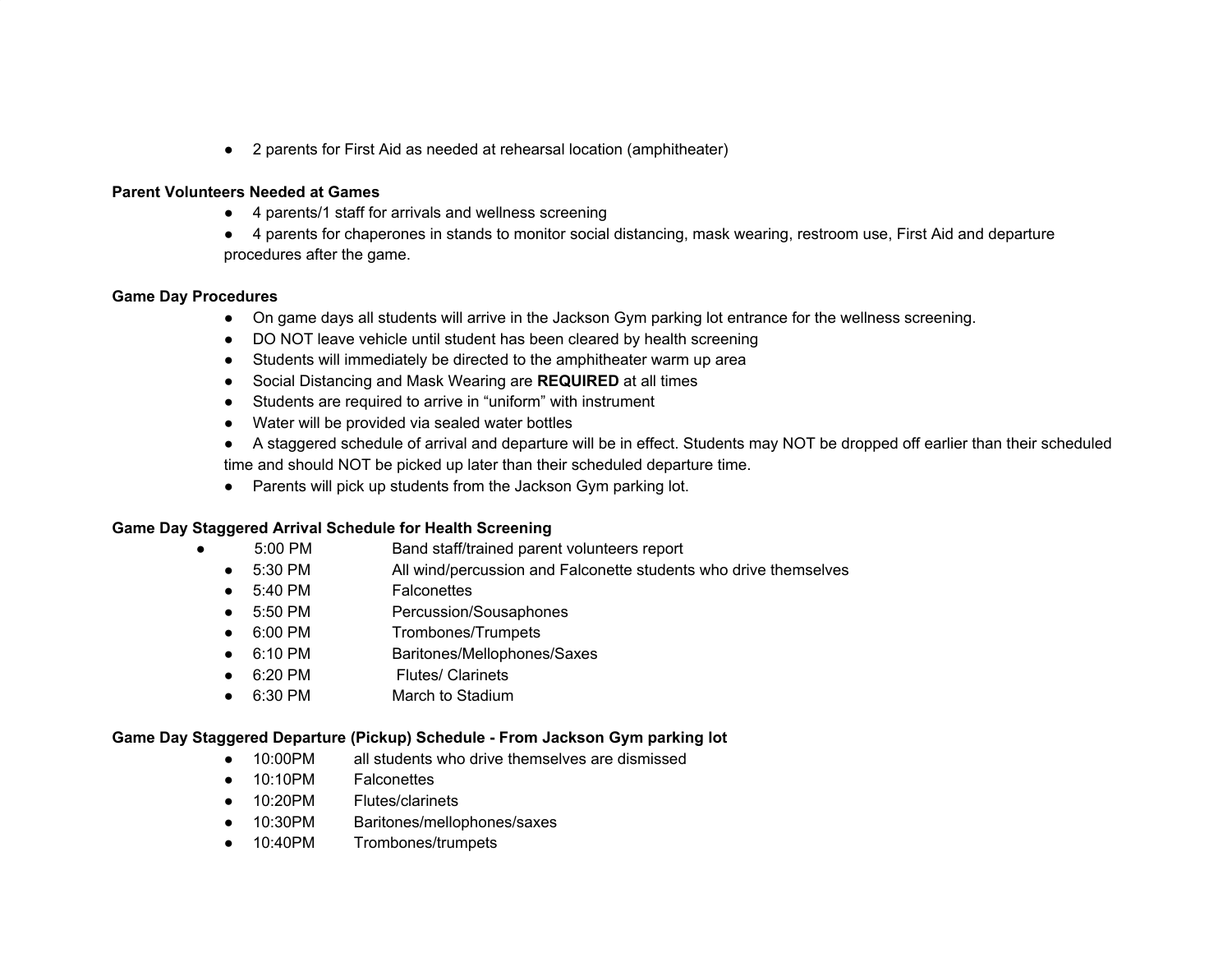● 10:50PM Sousaphones/percussion

#### **Band Seating Procedures**

- Students will be assigned socially distanced seating positions on the scoreboard side of the end zone and MUST follow this protocol during the game. No exceptions.
- Percussion and Falconette students will wear masks at all times.
- Wind players will wear masks when not playing instruments.
- Students who do not follow health and safety procedures will be dismissed from participation in the Marching Band.

#### **Restroom Policies**

● Visits to restrooms are limited to one person (emergencies only) at a time while in the stadium. Parents will monitor restroom use.

#### **Rehearsal/Performance Schedule (September 8th - September 18th)**

| Tuesday, Sept 1                  | 7:00 PM | Zoom meeting for band parents and students                                                                                                                                   |
|----------------------------------|---------|------------------------------------------------------------------------------------------------------------------------------------------------------------------------------|
| Thursday, Sept 3                 | 7:00 PM | Zoom meeting for parents/staff interesting in being a Trained Volunteer                                                                                                      |
| Tuesday, Sept 8                  |         | 4:00 - 6:00 PM "Test Run" Face-to Face Rehearsal (Leadership team/Juniors/Seniors/Sophomores only)                                                                           |
| Thursday, Sept 10 4:00 - 6:00 PM |         | "Test Run" Face-to Face Rehearsal (Leadership team/Juniors/Seniors/Sophomores only)<br>**************************See staggered report times above*************************** |
| Friday, Sept 117:30 PM           |         | "Test Run" Home Game-South Cobb vs PHS (Leadership team/Juniors/Seniors/Sophomores only)                                                                                     |
| Tuesday, Sept 15                 |         | 4:00 - 6:00 PM Face-to-Face Rehearsal (Marching Band Group TBA)<br>***************************See staggered report times above*****************************                  |
| Thursday, Sept 17                |         | 4:00 - 6:00 PM Face-to-Face Rehearsal (Marching Band Group TBA)<br>**************************See staggered report times above***************************                     |
| Friday, Sept 187:30 PM           |         | Home Game-Mundy's Mill vs PHS (Marching Band Group TBA)                                                                                                                      |